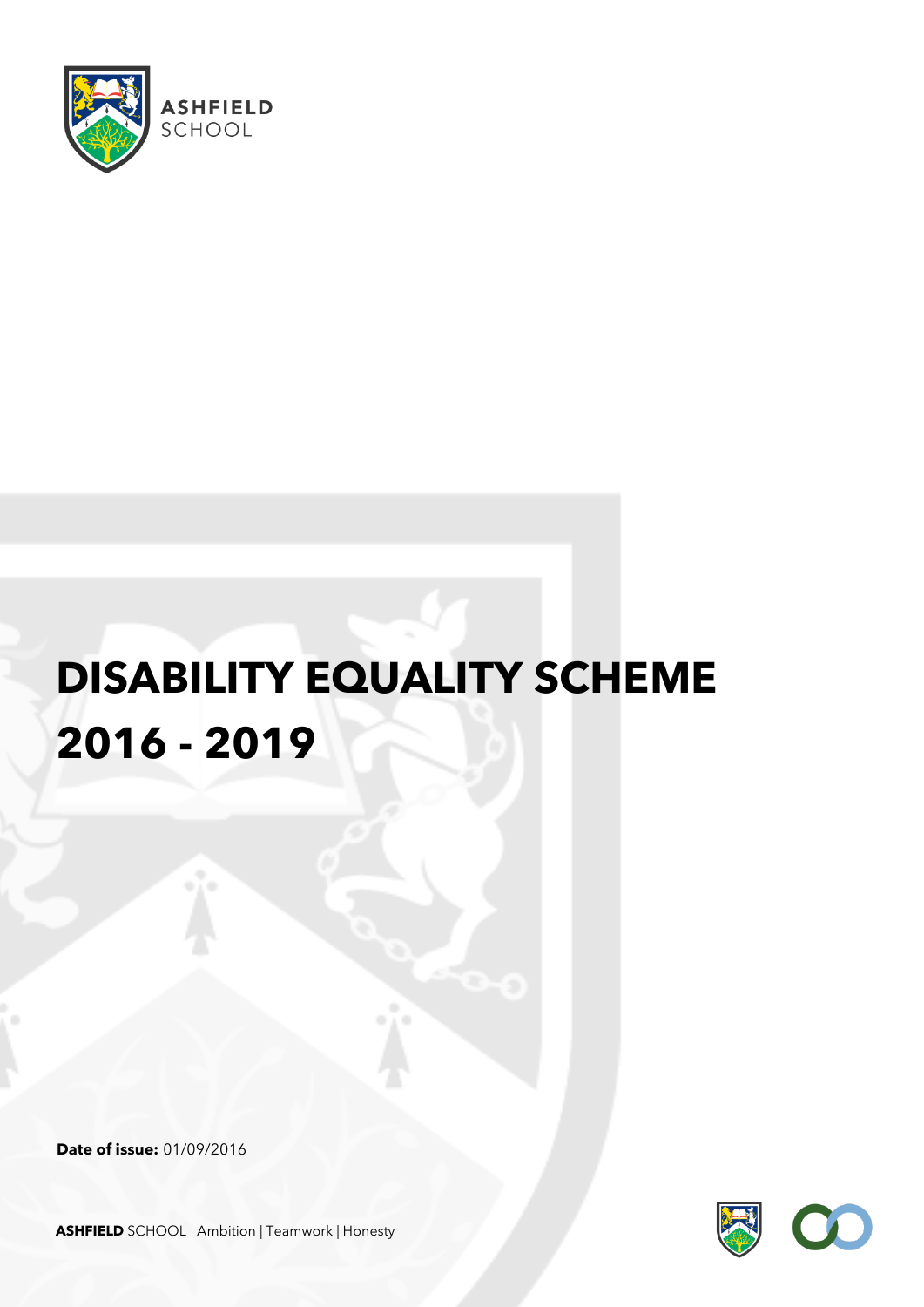### **Mission Statement**

At ASHFIELD School we are committed to ensuring equality of education and opportunity for staff, students and all those receiving services from the school, irrespective of any disability. Our vision is to support and challenge all learners to fulfil their potential now and in the future. We will aim to provide our students with a firm foundation which will enable them to fulfil their potential, regardless of any disability. We will seek to eliminate unlawful discrimination against pupils and staff by adhering to our duties as an employer under the legislation. At ASHFIELD School we believe that diversity is a strength, which should be respected and celebrated by all those who learn, teach and visit here.

## **Introduction**

The Disability Discrimination Act 2005 requires schools, when carrying out their functions to have due regard to the need to:

- Promote equality of opportunity between disabled persons and other persons
- Eliminate discrimination that is unlawful under the Act
- Eliminate harassment of disabled persons that is related to their disabilities
- Promote positive attitudes towards disabled persons
- Encourage participation by disabled persons in public life, and
- Take steps to take account of disabled persons disabilities even where that involves treating disabled persons more favourably than their non-disabled peers

# **The Special Education Needs and Disability Act**

From September 2002 it is unlawful to discriminate against disabled pupils (current or prospective) in the provision of education and associated services, and in respect of admissions and exclusions.

#### **The legislation**

There are two key duties:

- Not to treat disabled pupils less favourably
- To Make reasonable adjustments to avoid putting disabled pupils at a substantial disadvantage

These duties sit alongside the SEN framework and the new planning duties. It strengthens the general duty to provide mainstream education for a child with special educational needs, where parents want it and where it is compatible with the efficient use of resources.

The Act describes the planning duties that require schools and LEAs to draw up accessibility strategies, (LEAs), and accessibility plans, (schools), to improve access to the curriculum, physical environment of schools to increase access to education and associated services and improvements in the provision of information.

The Secretary of State for Education has powers to direct schools and LEAs if an inspection of the LEA or OFSTED inspection of school finds that those inspected have not complied with the planning duties or have acted unreasonably in carrying out their duties.

# **Definition of Disability (as laid down by the Act)**

A disabled person is described as "someone who has a physical or mental impairment, which has an adverse, substantial and long-term effect on his or her ability to carry out normal day-to-day activities."

This includes any physical or mental disability including sensory impairment. It also covers "hidden" disabilities such as mental impairment, mental health problems, learning impairment, dyslexia, epilepsy and people with severe disfigurement.

#### **Discrimination is:**

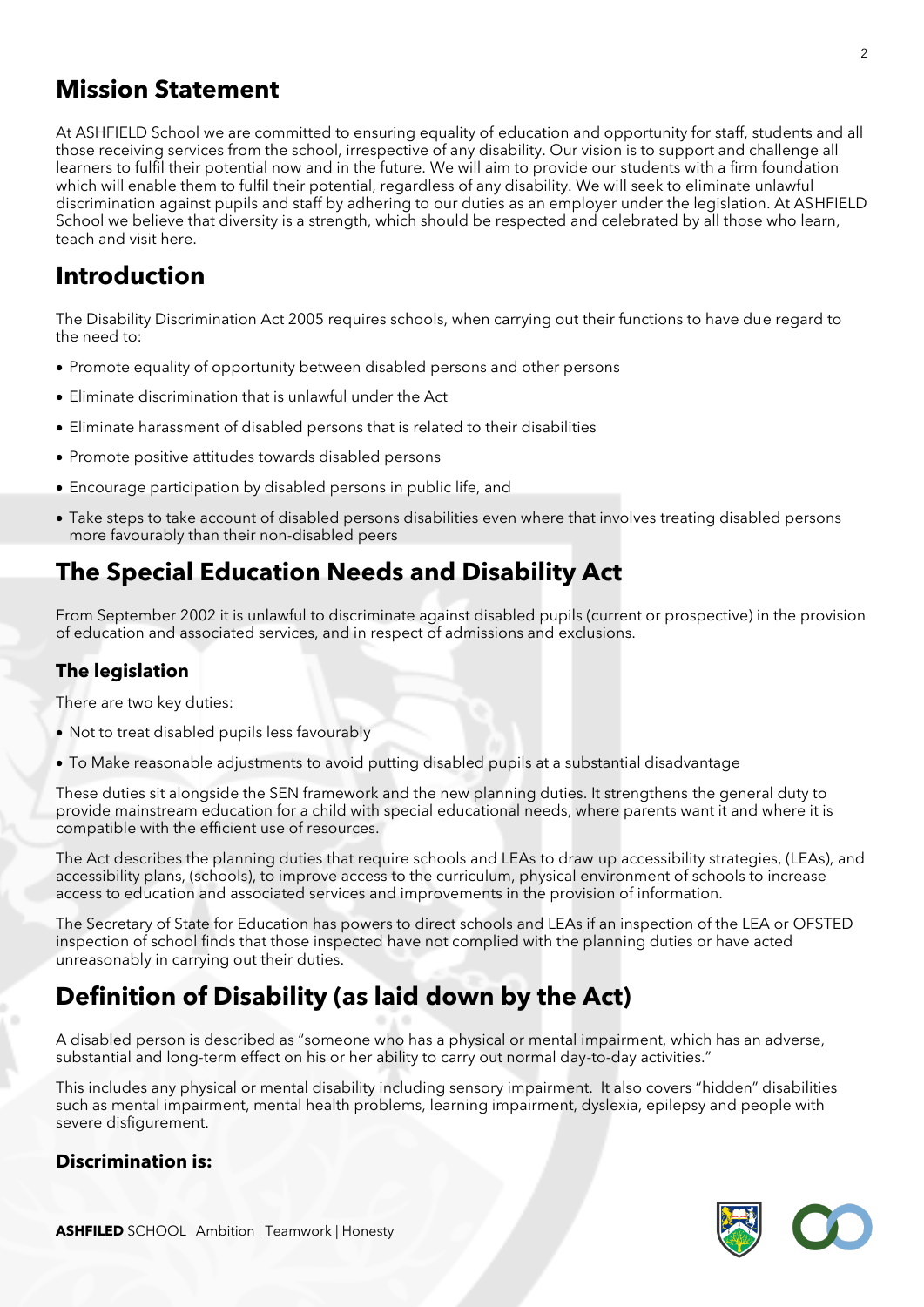- treating a disabled pupil (current or prospective) less favourably for a reason relating to disability
- failing to make **reasonable adjustments** to admission arrangements and, in relation to education and associated services, to ensure that disabled pupils (current or prospective) are not placed at a substantial disadvantage compared with non-disabled peers.

It may be unlawful for a responsible body of a school to discriminate against a disabled pupil (current or prospective) at the school because of their disability in

- the admission arrangements
- terms on which it offers admission
- refusing or deliberately omitting to accept the application
- in the education or associated services provided for or offered to a pupil at the school

#### **What it reasonable adjustment?**

The Act says that a school discriminates against a disabled child if it fails to (to the detriment of the child and without justification) take reasonable steps to ensure those disabled pupils and disabled prospective pupils are not placed at a disadvantage in comparison to those who are not disabled.

The Act includes provision to protect responsible bodies from being liable to a claim of discrimination if they didn't know that a pupil was disabled, and if they couldn't reasonably be expected to have known (the "lack of knowledge defence").

Schools will need to be proactive in seeking information about disabled pupils, otherwise they may not be able to claim lack of knowledge. This could include schools creating an inclusive atmosphere where pupils and parents feel able to disclose information about disability and staff feel able to discuss this with them. In cases where a member of staff has been informed about a pupil's disability it is the responsibility of that person to share that information appropriately. If this is not done then the responsible body may not be able to rely on lack of knowledge defence.

This Disability Equality Scheme sets out the ways in which ASHFIELD School will meet its general and specific duties.

The Accessibility Plan of ASHFIELD School already lays out the plans to increase access for disabled pupils in line with the planning duties in the Special Educational Needs and Disability Act 2001.

# **Involving Disabled People**

ASHFIELD School has involved disabled people in the development of this Scheme by:

- Consulting parents, carers, and other users of the school
- Consulting disabled members of the local community
- Questionnaires
- Eliciting the views of disabled pupils
- Discussions at School Council meetings

#### **Gathering Information**

ASHFIELD School will continue to gather information to ensure that policies and practices meet the legal responsibilities of the Disability Equality Duty.

#### **The recruitment, development and retention of disabled employees**

To ensure this happens we use

- safeguarding children guidance, the use of application form data and stating in adverts that the post is suitable for all including the disabled.
- guidance from initial information gathering that facilities are in place.

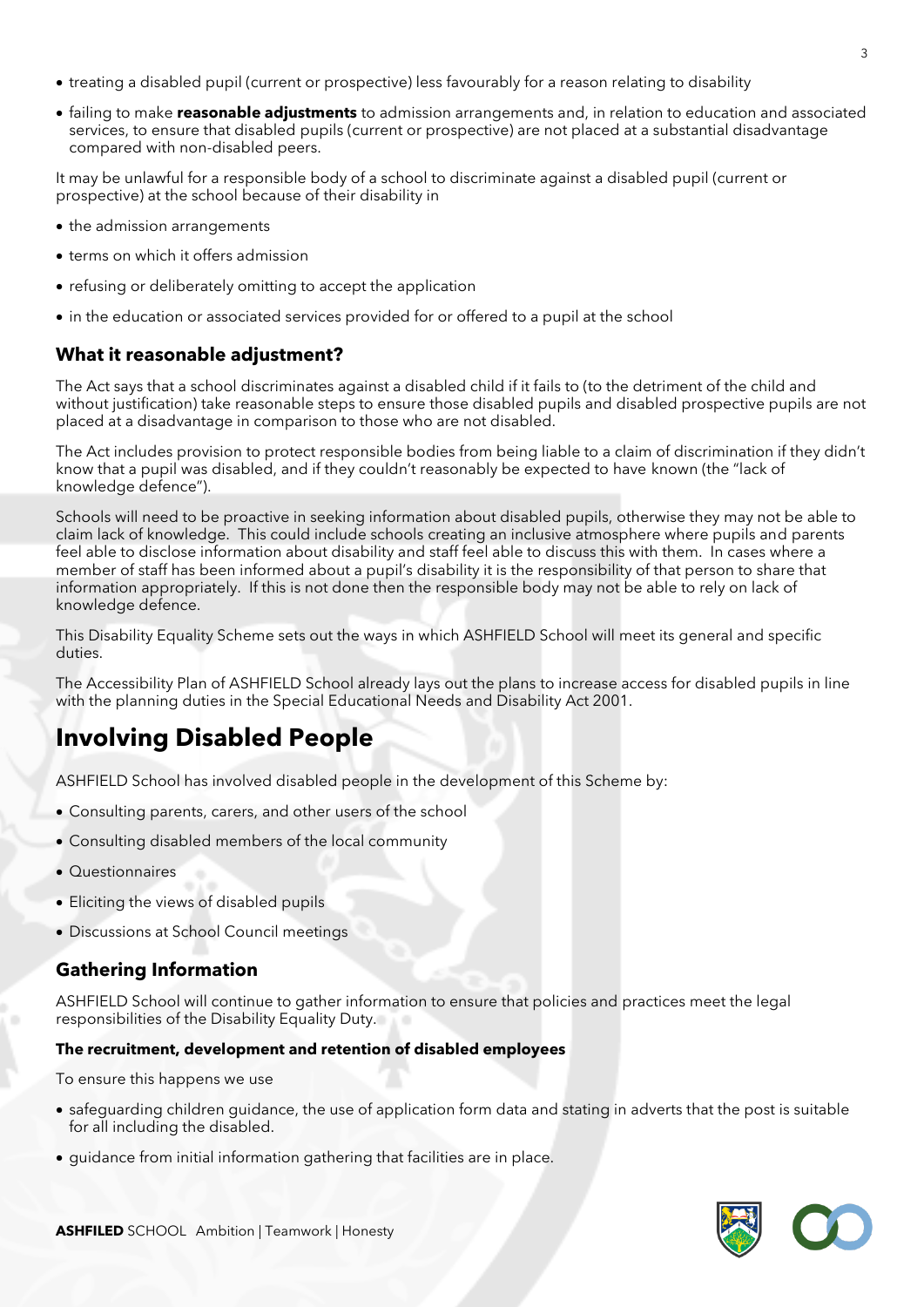#### **Educational opportunities available to disabled pupils**

The following areas of the curriculum can present challenges so when planning takes place we aim to ensure that all learners have equality of opportunity to access the curriculum.

- Participation in extra-curricular activities
- Different forms of communication
- Alternative provisions
- Attendance of disabled pupils on residential visits and clubs
- adults attending courses run in schools e.g. Family literacy, adult computer classes

All extended school activities allow full participation of disabled pupils.

We will use visual timetables and makaton signing.

Depending on the nature of the residentials, by providing extra staffing access to as much as is reasonable.

## **Action Plan to promote Disability Equality**

Based on consultations, taking account of the information gathered, and in order to meet the duties, ASHFIELD School has developed an Action Plan to promote Disability Equality (see Appendix 1)

# **Accessibility Plan**

#### **ASHFIELD School's Accessibility Plan (See Appendix 2) shows how the school will:**

- increase access to the curriculum for disabled pupils;
- improve the physical environment of the school to increase access to education at the school;
- improve the provision to disabled pupils of information that is provided in writing to pupils who are not disabled.

#### **The Accessibility Plan must be:**

- in writing;
- adequately resourced;
- implemented;
- reviewed termly this is to be reviewed by SEN governor, SENCO, HT;
- revised as necessary.

#### **Key questions to Ask**

• are policies, practises and procedures flexible enough to adjust to those with disabilities

Key tests are that policies, procedures and practices do not lead directly to less favourable treatment or substantial disadvantage and that they provide the school with the flexibility required to respond to individual needs as they arise.

# **Monitoring and Reporting**

The monitoring of the actions outlined in the action plan will be monitored in accordance with the specified timescales. If any adverse impacts are identified during the monitoring process, the action plan will need to be revised.

An annual report will be produced which outlines the progress of the Disability Equality Scheme and assesses the implementation of the action plan for effectiveness. This report will be circulated to the Headteacher and Governors, and the findings will be used to improve the Disability Equality Scheme and feed into future practice.